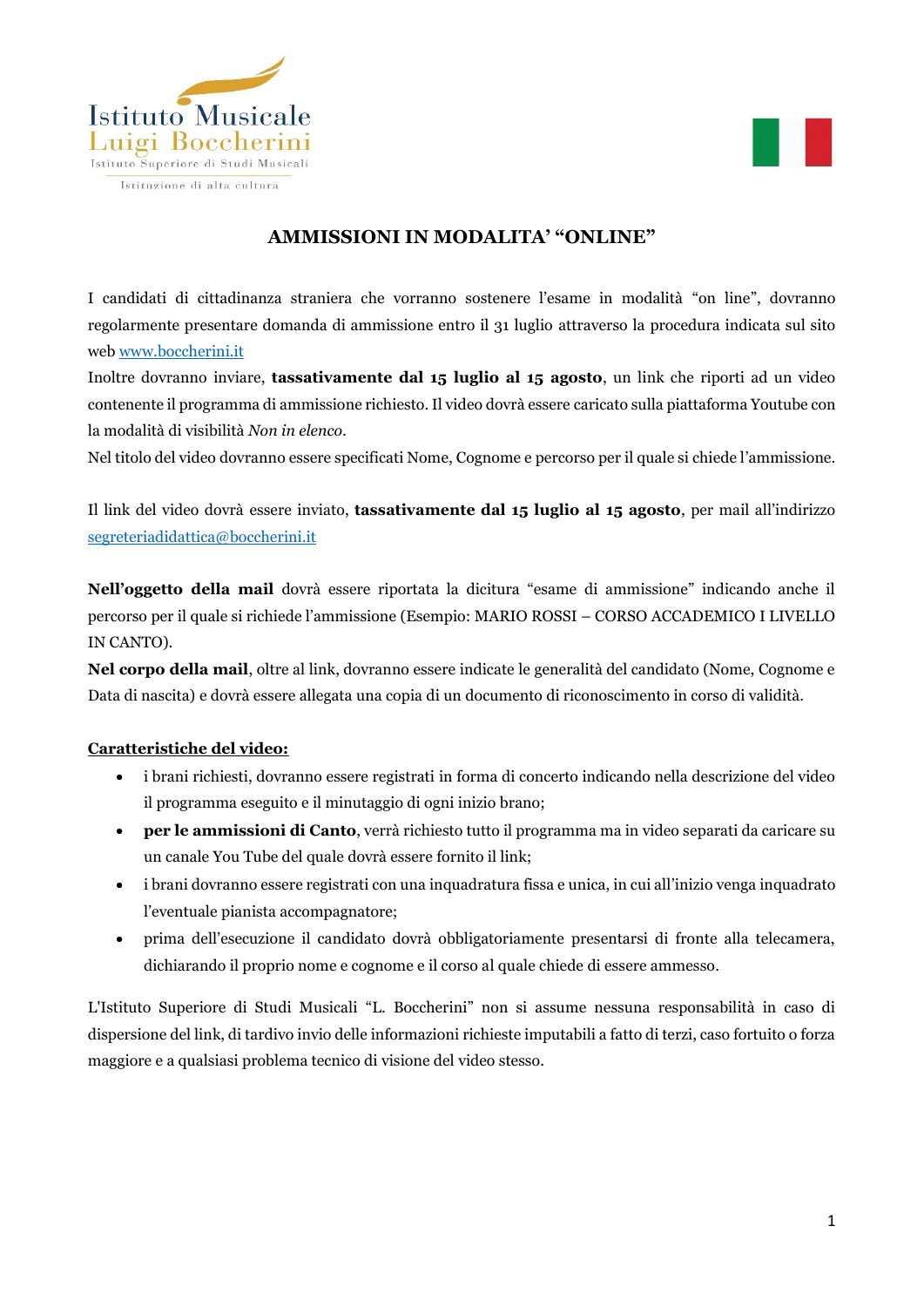



### **ONLINE ADMISSIONS**

Foreign candidates who wish to take the exam online must submit an application for admission by July 31, 2022, following the procedure indicated on the [www.boccherini.it](http://www.boccherini.it/) website.

Moreover, the candidate must send, between July 15 and August 15, a link to a video containing the required admission programme. The video must be uploaded to the YouTube platform with the visibility setting set to "Unlisted".

The title of the video must specify the full name and course for which admission is requested by the applicant.

The link to the video must be sent by email to [segreteriadidattica@boccherini.it](mailto:segreteriadidattica@boccherini.it) between July 15 and August 15.

The wording "Admission Exam" must be indicated in the Subject of the email, together with the course for which admission is requested (e.g. MARIO ROSSI - 1ST LEVEL ACADEMIC COURSE IN VOCAL). In addition to the YouTube link, the body of the email must also include the candidate's personal information (full name and date of birth) and a copy of a valid identification document must be attached.

#### **Characteristics of the video:**

- The pieces requested must be recorded in concert form, indicating in the description of the video the programme performed and the times corresponding to the start of each piece;
- **for singing admissions**, the entire program will be requested but in separate videos to be uploaded to a You Tube channel for which the link must be provided;
- the pieces must be recorded in a fixed and single frame, in which the accompanying pianist, where present, is framed at the beginning;
- before proceeding with the performance, the candidate must present himself or herself in front of the camera, stating their full name and the course to which he or she is requesting admission.

The Istituto Superiore di Studi Musicali "L. Boccherini" does not assume any responsibility in the event of diffusion of the link, the sending of the requested information by the candidate beyond the aforementioned deadlines, unforeseeable circumstances or force majeure and any eventual technical problem in accessing or viewing the candidate's video.